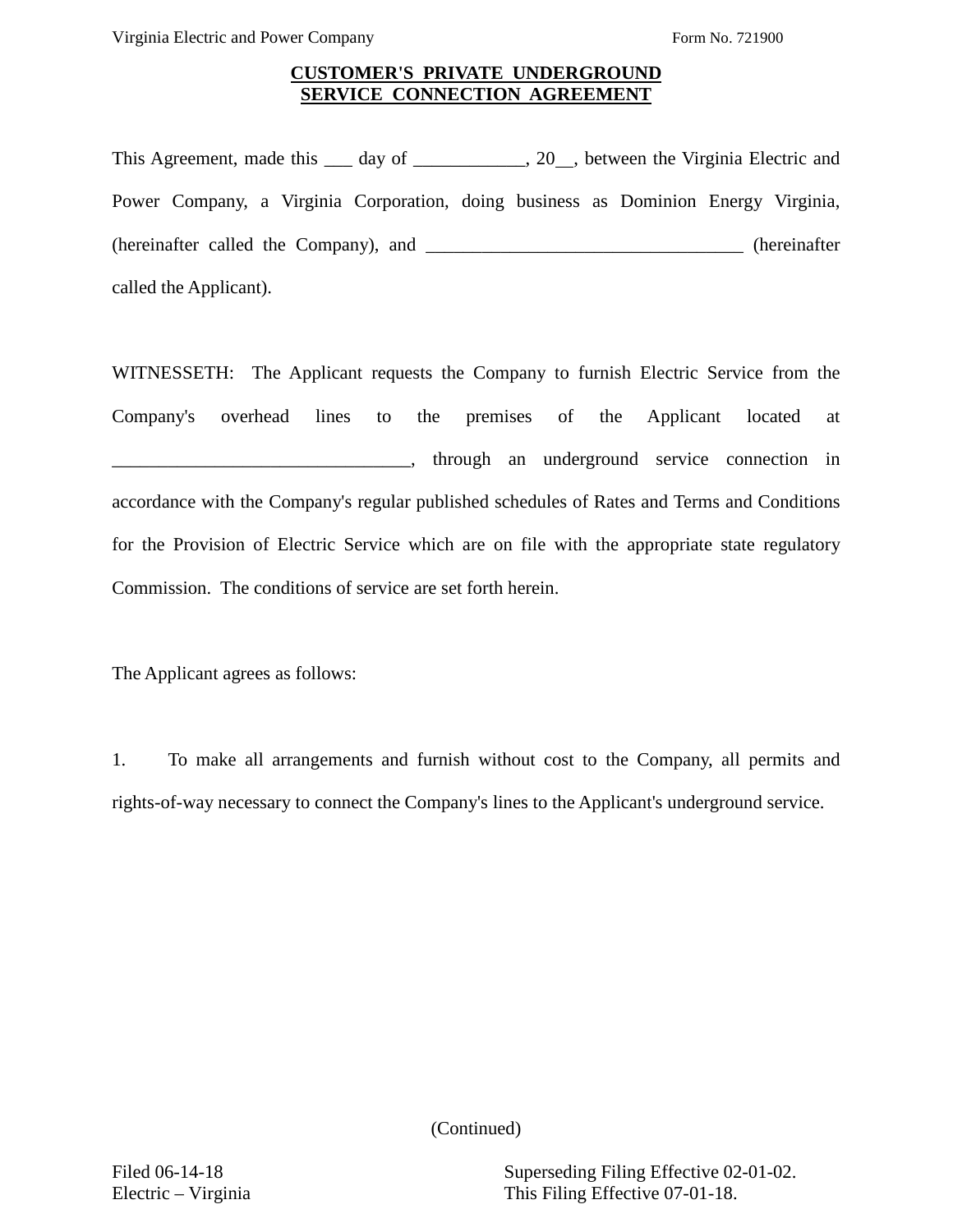## Virginia Electric and Power Company Form No. 721900

2. To furnish, install, own and maintain, at his/her sole cost and expense, all the wires, cables, and equipment necessary for the underground service connection from the Company's lines to the Applicant's wiring in his/her building, in accordance with the requirements of the Company, the recommendations and rules of the National Electrical Code, and the requirements of the State and/or local authorities having jurisdiction.

3. Upon ten (10) days' written notice from the Company, the Applicant shall remove or relocate at his/her sole cost and expense, the said underground service connection because of any change or changes in the Company's facilities. In the event that the Applicant fails or refuses to remove or relocate such service connection, the Company, after such notice, may discontinue providing Electric Service and remove the Applicant's attachments without incurring any liability.

4. To operate and maintain said underground service connection in accordance with the Company's rules and regulations. The Company shall have the right to discontinue providing Electric Service after first notifying the Applicant of its intention to do so in the event that the said underground service is not operated and maintained satisfactorily to the Company.

5. That the Company's metering equipment and devices may be installed upon the Applicant's premises, and that the electricity to be delivered by the Company shall become the property and liability of the Applicant at the point where connection is made on the Company's system.

(Continued)

Filed 06-14-18 Superseding Filing Effective 02-01-02. Electric – Virginia This Filing Effective 07-01-18.